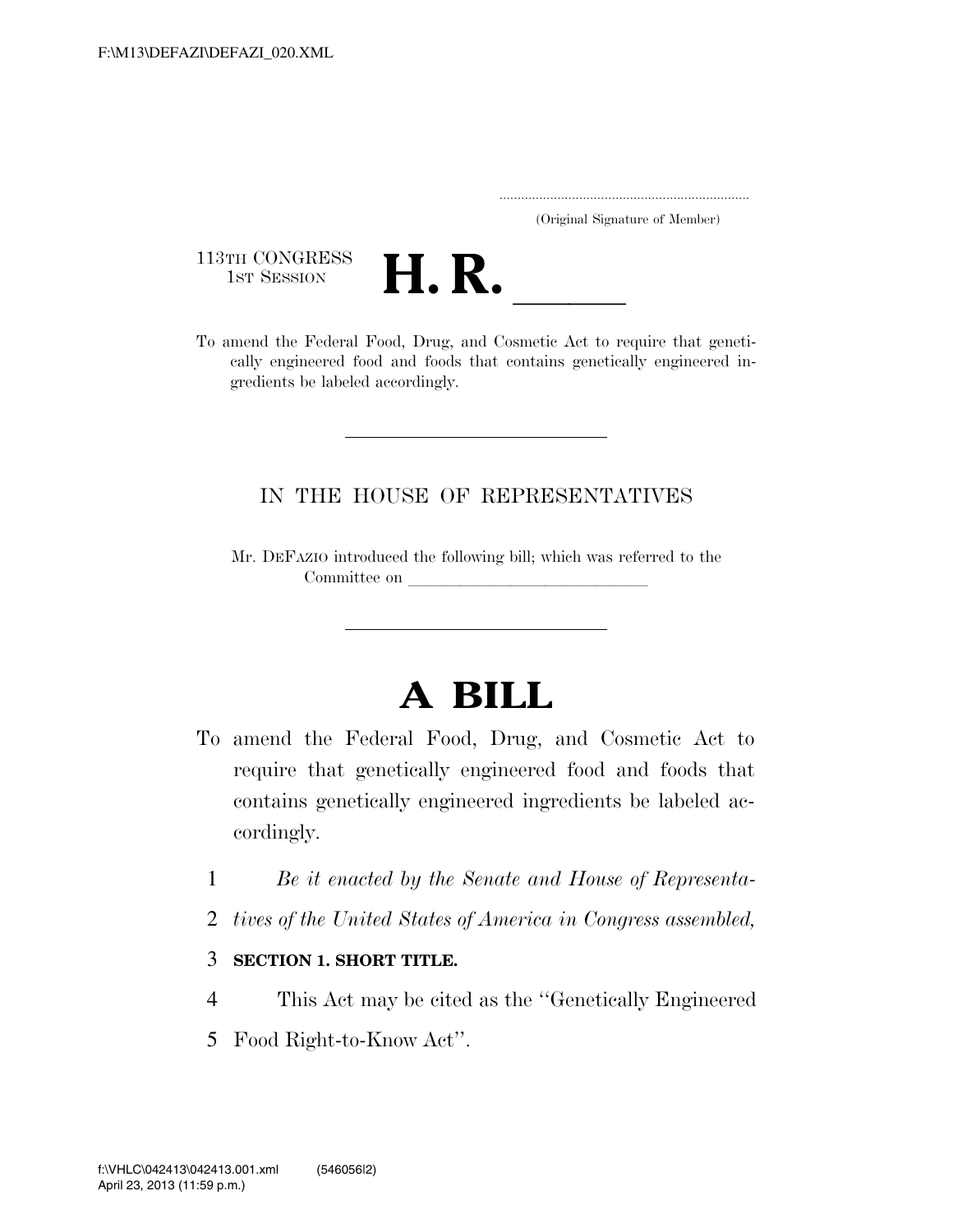## **SEC. 2. PURPOSE AND FINDINGS.**

 (a) PURPOSE.—The purpose of this Act is to estab- lish a consistent and enforceable standard for labeling of foods produced using genetic engineering, including fish, thereby providing consumers with knowledge of how their food is produced.

(b) FINDINGS.—Congress finds that—

 (1) the process of genetically engineering food organisms results in material changes to food de-rived from those organisms;

 (2) the Food and Drug Administration requires the labeling of more than 3,000 ingredients, addi-tives, and processes;

 (3) individuals in the United States have a right to know if their food was produced with ge- netic engineering for a variety of reasons, including health, economic, environmental, religious, and eth-ical;

 (4) more than 60 countries, including the United Kingdom and all other countries of the Euro- pean Union, South Korea, Japan, Brazil, Australia, India, China, and other key United States trading partners have laws or regulations mandating disclo-sure of genetically engineered food on food labels;

 (5) in 2011, Codex Alimentarius, the food standards organization of the United Nations,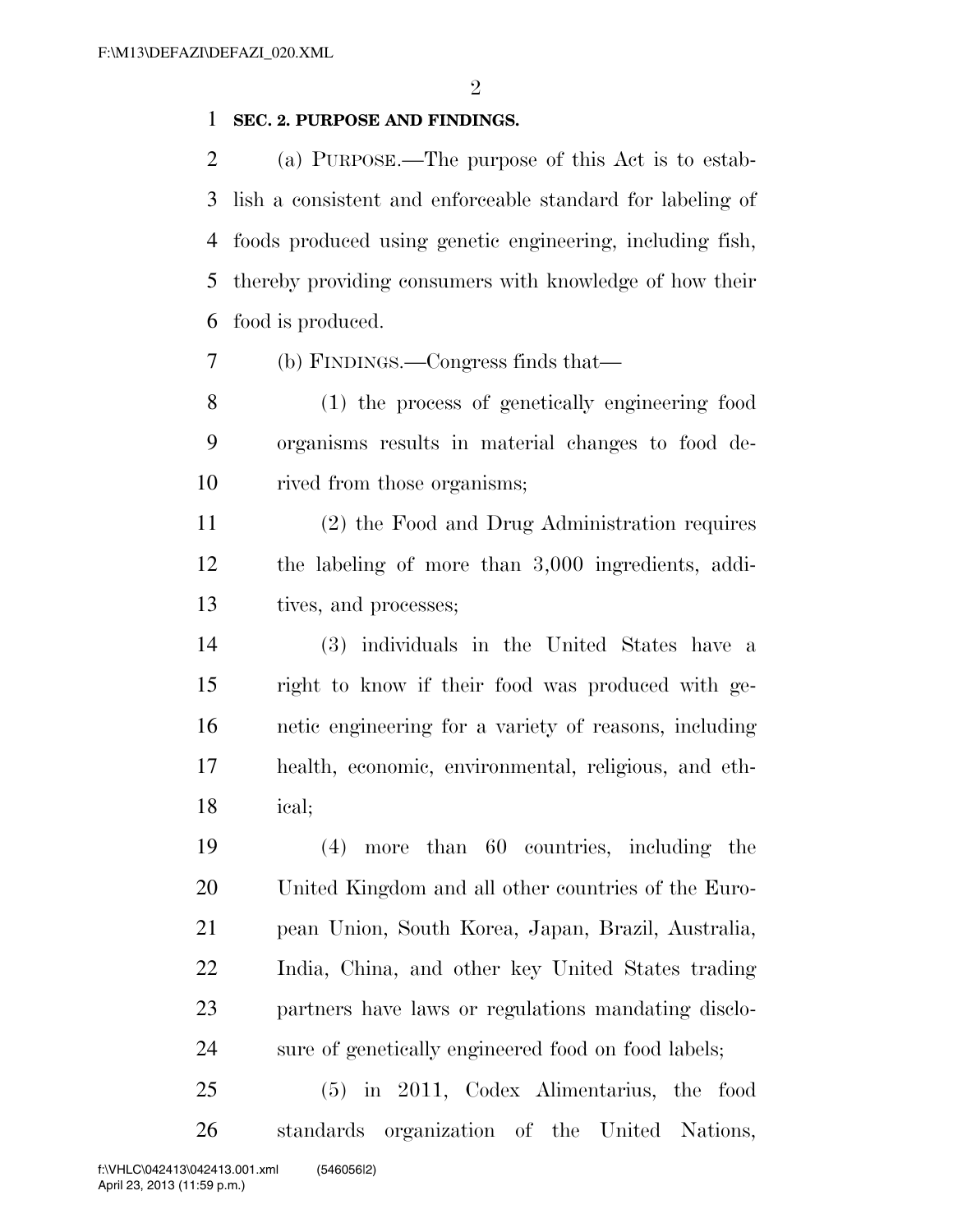adopted a text that indicates that governments can decide on whether and how to label foods produced with genetic engineering; and

 (6) mandatory identification of food produced with genetic engineering can be a critical method of preserving the economic value of exports or domesti- cally sensitive markets with labeling requirements for genetically engineered foods.

## **SEC. 3. AMENDMENTS TO THE FEDERAL FOOD, DRUG, AND COSMETIC ACT.**

 (a) IN GENERAL.—Section 403 of the Federal Food, Drug, and Cosmetic Act (21 U.S.C. 343) is amended by adding at the end the following:

 $\frac{f'(z)}{1}$  If it is a food that has been genetically engi- neered or contains 1 or more genetically engineered ingre- dients, unless such information is clearly disclosed, as de-termined by the Secretary.

18 "(2) This paragraph does not apply to food that—  $\langle \mathcal{C}(A) \rangle$  is served in restaurants or other similar eating establishments, such as cafeterias and carryouts;

22 ''(B) is a medical food (as defined in section 23 5(b) of the Orphan Drug Act);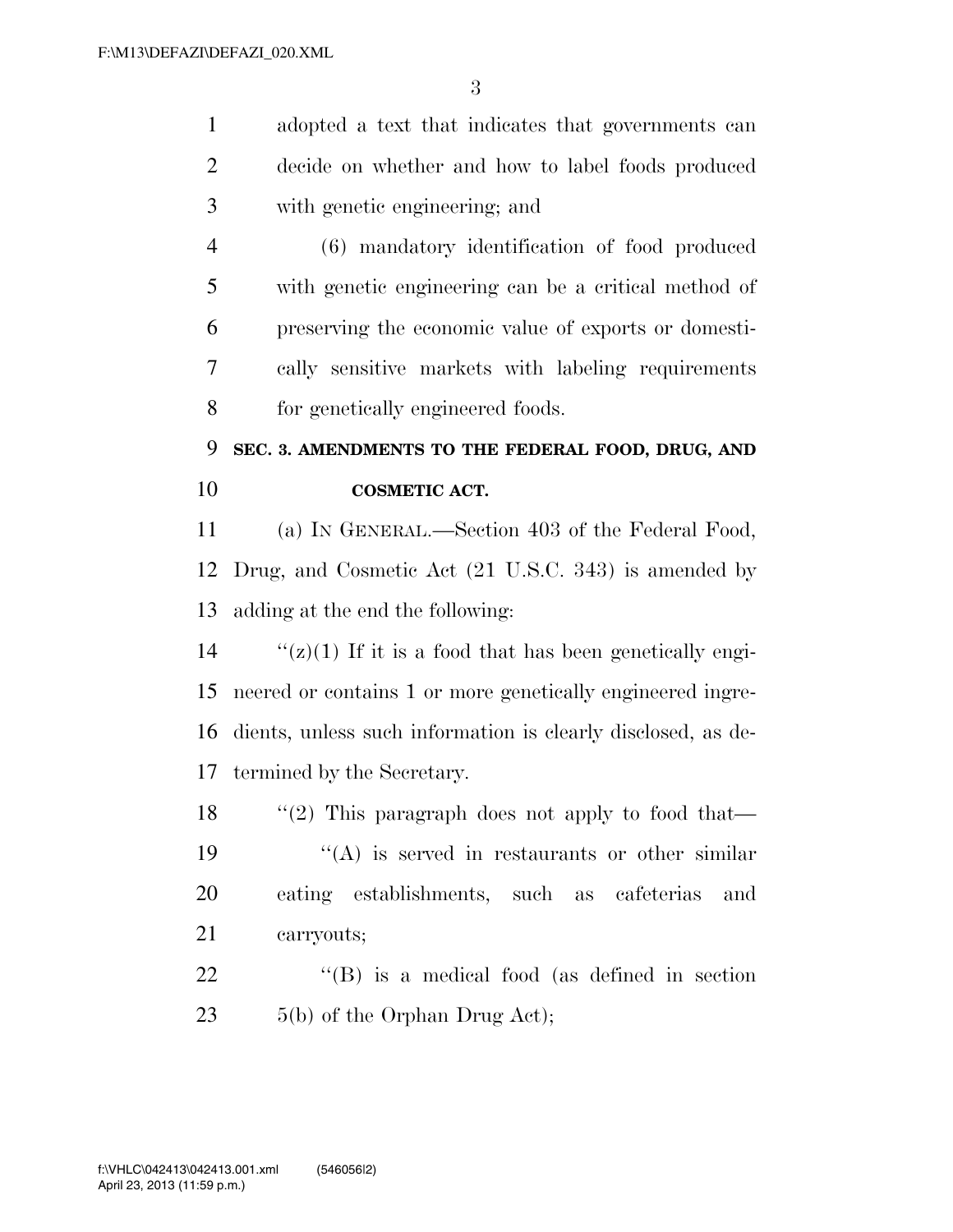| $\mathbf{1}$   | "(C) is a food that would be subject to this                             |
|----------------|--------------------------------------------------------------------------|
| $\overline{2}$ | paragraph solely because it was produced using a ge-                     |
| 3              | netically engineered vaccine; or                                         |
| $\overline{4}$ | $\lq\lq\lq\lq\lq\lq\lq\lq\lq\lq\lq$ food or processed food that would be |
| 5              | subject to this paragraph solely because it includes                     |
| 6              | the use of a genetically engineered processing aid                       |
| 7              | (including yeast) or enzyme.                                             |
| 8              | $\lq(3)$ In this paragraph:                                              |
| 9              | "(A) The term 'genetic engineering' means a                              |
| 10             | process involving the application of—                                    |
| 11             | "(i) in vitro nucleic acid techniques, includ-                           |
| 12             | ing recombinant deoxyribonucleic acid (DNA)                              |
| 13             | and direct injection of nucleic acid into cells or                       |
| 14             | organelles; or                                                           |
| 15             | "(ii) fusion of cells beyond the taxonomic                               |
| 16             | family that—                                                             |
| 17             | ``(I)<br>overcome natural physiological                                  |
| 18             | reproductive or recombinant barriers; and                                |
| 19             | "(II) are not techniques used in tradi-                                  |
| 20             | tional breeding and selection.                                           |
| 21             | "(B) The term 'genetically engineered', used                             |
| 22             | with respect to a food, means a material intended                        |
| 23             | for human consumption that is—                                           |
| 24             | "(i) an organism that is produced through                                |
| 25             | the intentional use of genetic engineering; or                           |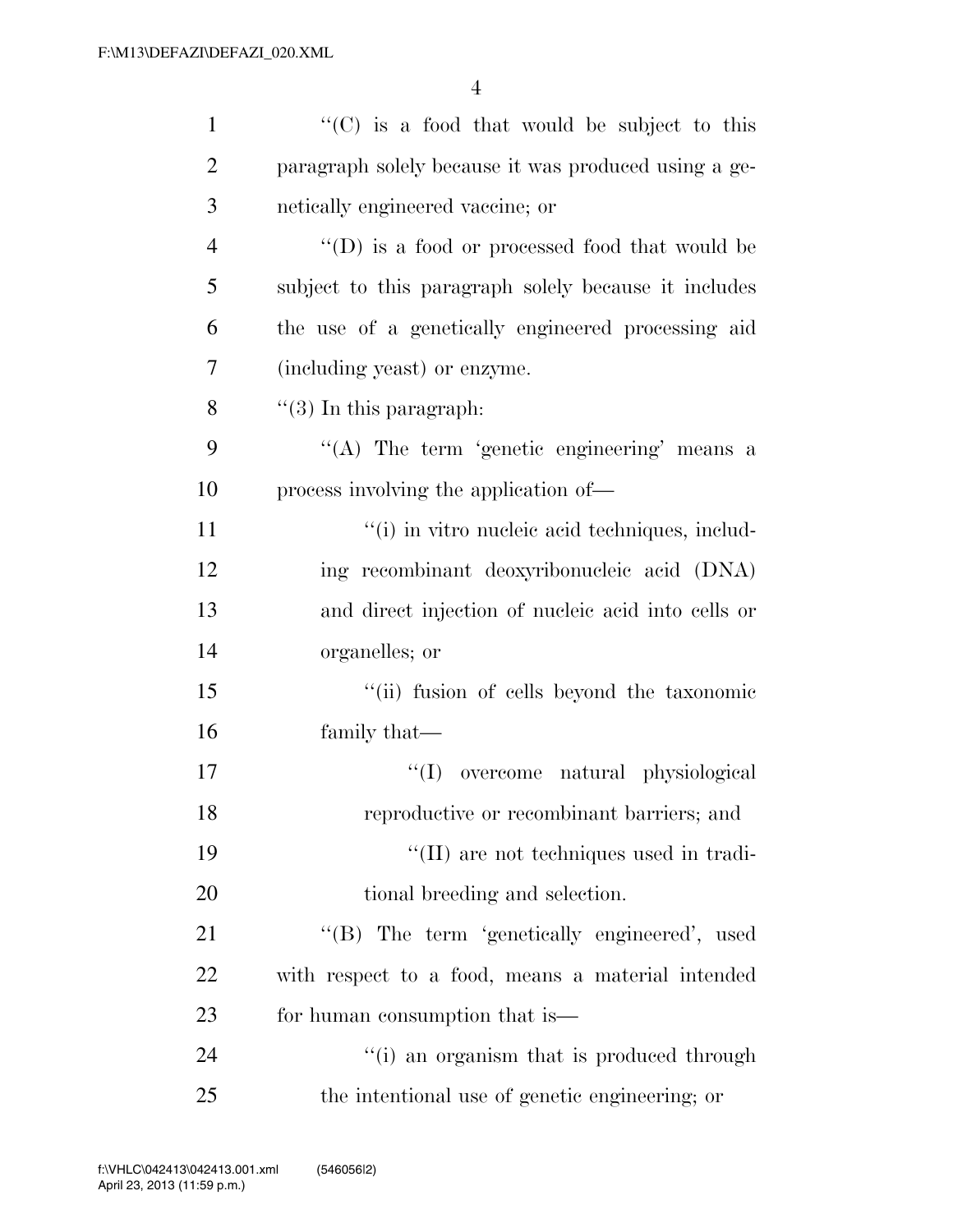| $\mathbf{1}$   | "(ii) the progeny of intended sexual or                  |
|----------------|----------------------------------------------------------|
| $\mathfrak{2}$ | as a sexual reproduction (or both) of 1 or more or-      |
| 3              | ganisms that is the product of genetic engineer-         |
| $\overline{4}$ | ing.                                                     |
| 5              | "(C) The term 'genetically engineered ingre-             |
| 6              | dient' means a material that is an ingredient in a       |
| 7              | food that is derived from any part of an organism        |
| 8              | that has been genetically engineered, without regard     |
| 9              | to whether—                                              |
| 10             | "(i) the altered molecular or cellular char-             |
| 11             | acteristics of the organism are detectable in the        |
| 12             | material; and                                            |
| 13             | "(ii) the organism is capable for use as                 |
| 14             | human food.".                                            |
| 15             | (b) GUARANTY.—                                           |
| 16             | $(1)$ IN GENERAL.—Section 303 $(d)$ of the Fed-          |
| 17             | eral Food, Drug, and Cosmetic Act (21 U.S.C.             |
| 18             | $333(d)$ ) is amended—                                   |
| 19             | (A) by striking $"(\mathrm{d})"$ and inserting           |
| 20             | " $(d)(1)$ "; and                                        |
| 21             | (B) by adding at the end the following:                  |
| 22             | " $(2)(A)$ No person shall be subject to the pen-        |
| 23             | alties of subsection $(a)(1)$ for a violation of sub-    |
| 24             | section (a), (b), or (c) of section $301$ involving food |
| 25             | that is misbranded within the meaning of section         |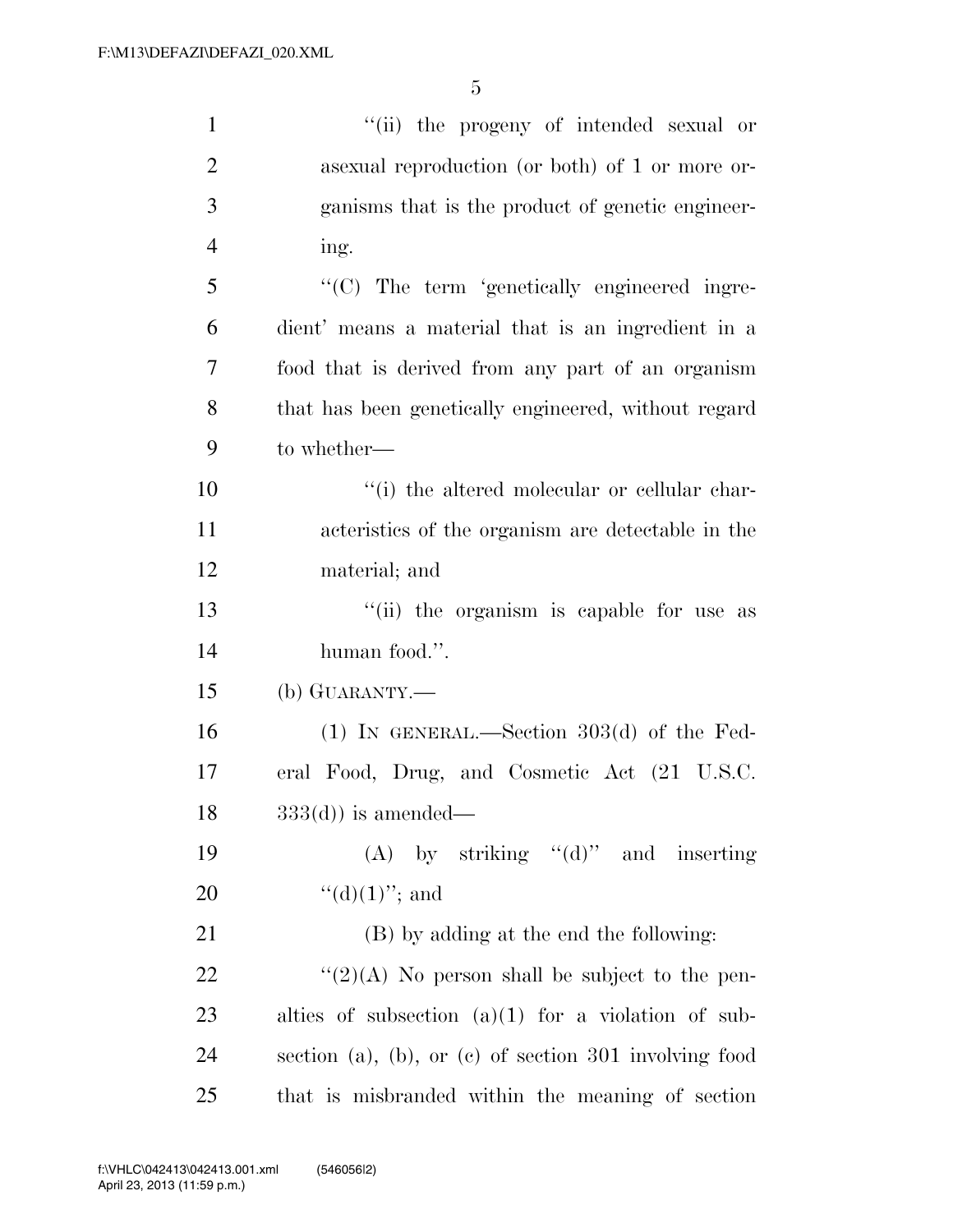403(z) if such person (referred to in this paragraph as the 'recipient') establishes a guaranty or under-taking that—

 ''(i) is signed by, and contains the name and address of, a person residing in the United States from whom the recipient received in good faith the food (including the receipt of seeds to grow raw agricultural commodities); and

 ''(ii) contains a statement to the effect that the food is not genetically engineered or does not contain a genetically engineered ingre-dient.

 ''(B) In the case of a recipient who, with re- spect to a food, establishes a guaranty or under- taking in accordance with subparagraph (A), the ex- clusion under such subparagraph from being subject to penalties applies to the recipient without regard to the manner in which the recipient uses the food, including whether the recipient is—

 $"(i)$  processing the food; 21 ''(ii) using the food as an ingredient in a food product;  $\frac{1}{2}$   $\frac{1}{2}$   $\frac{1}{2}$  repacking the food; or

24  $''(iv)$  growing, raising, or otherwise pro-ducing the food.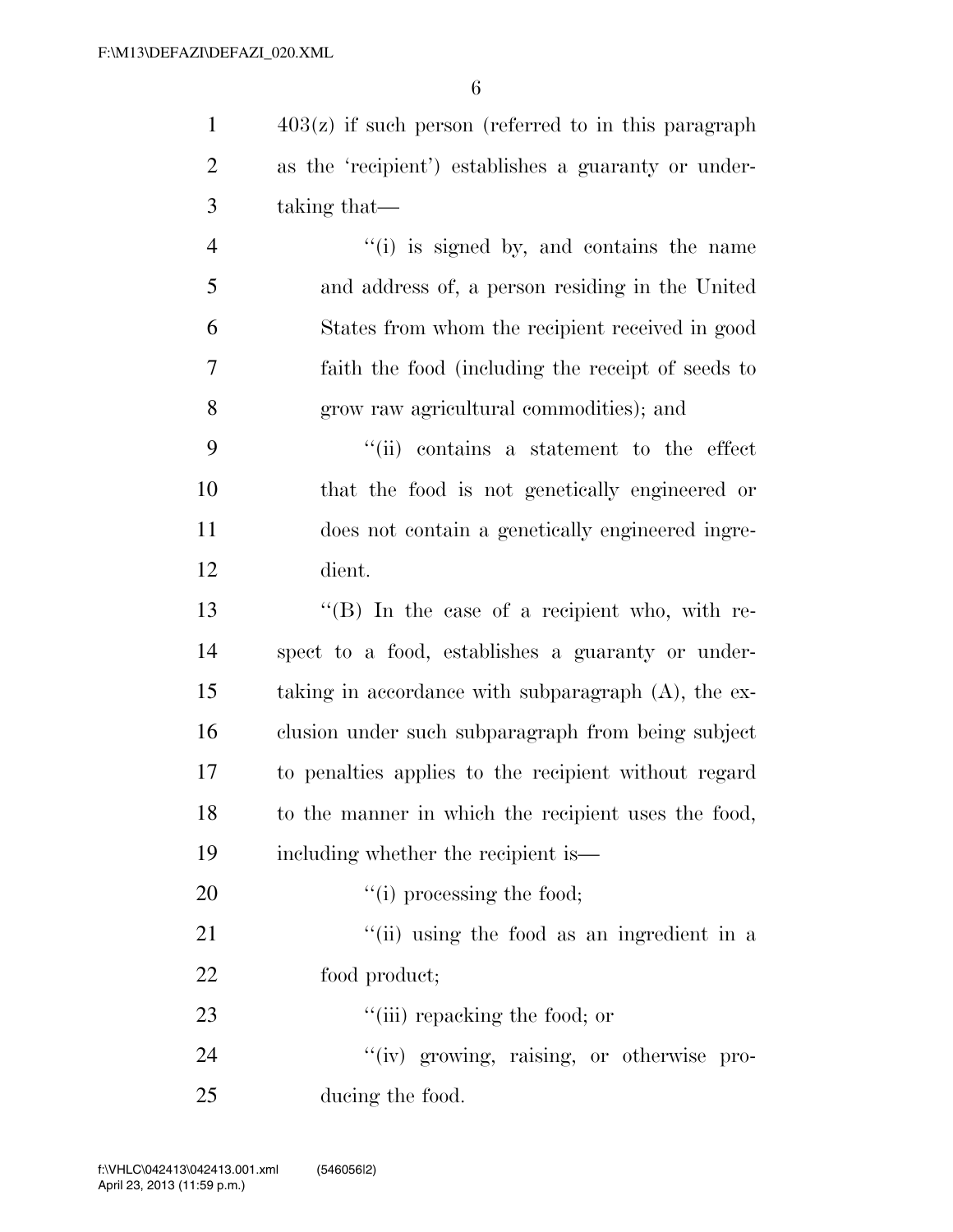| $\mathbf{1}$   | "(C) No person may avoid responsibility or li-              |
|----------------|-------------------------------------------------------------|
| $\overline{2}$ | ability for a violation of subsection (a), (b), or $(c)$    |
| 3              | of section 301 involving food that is misbranded            |
| $\overline{4}$ | within the meaning of section $403(z)$ by entering          |
| 5              | into a contract or other agreement that specifies           |
| 6              | that another person shall bear such responsibility or       |
| 7              | liability, except that a recipient may require a guar-      |
| 8              | anty or undertaking as described in this subsection.        |
| 9              | $\lq\lq$ (D) In this subsection, the terms 'genetically     |
| 10             | engineered' and 'genetically engineered ingredient'         |
| 11             | have the meanings given the terms in section                |
| 12             | $403(z)$ .".                                                |
| 13             | $(2)$ FALSE GUARANTY.—Section 301(h) of the                 |
| 14             | Federal Food, Drug, and Cosmetic Act (21 U.S.C.             |
| 15             | $331(h)$ ) is amended by inserting "or $303(d)(2)$ "        |
| 16             | after "section $303(e)(2)$ ".                               |
| 17             | (c) UNINTENDED CONTAMINATION.—Section 303(d)                |
| 18             | of the Federal Food, Drug, and Cosmetic Act (21 U.S.C.      |
| 19             | $333(d)$ , as amended by subsection (b), is further amended |
| 20             | by adding at the end the following:                         |
| 21             | $\lq(3)(A)$ No person shall be subject to the pen-          |
| <u>22</u>      | alties of subsection $(a)(1)$ for a violation of sub-       |
| 23             | section (a), (b), or (c) of section $301$ involving food    |
| 24             | that is misbranded within the meaning of section            |
| 25             | $403(z)$ if—                                                |